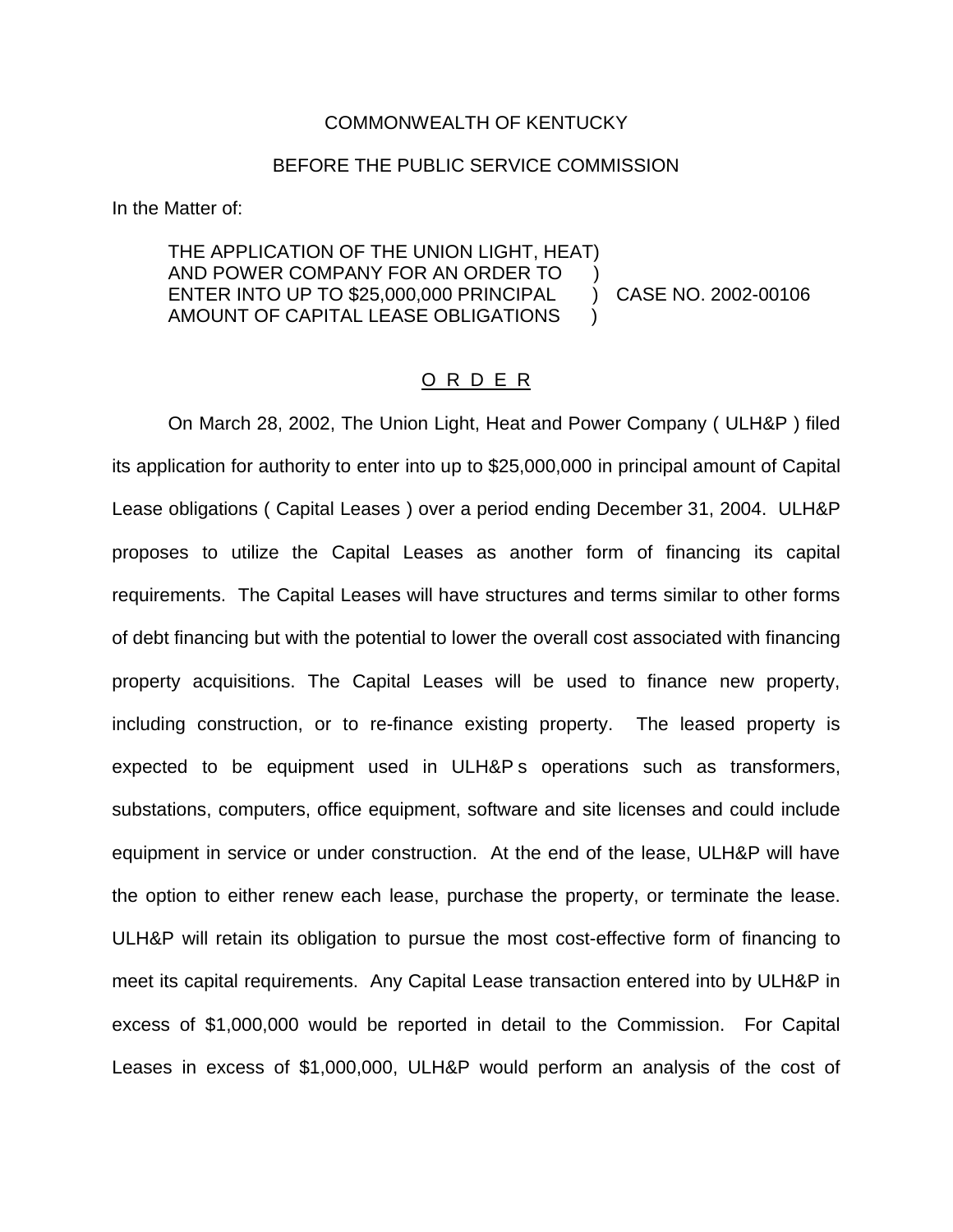financing through use of Capital Leases to that of other forms of debt financing, and retain said analysis for potential examination during future rate proceedings.

On May 9, 2002, the Attorney General ( AG ) filed a motion to intervene. The Commission granted the AG s motion on May 20, 2002.

The Commission, having considered the evidence of record and being otherwise sufficiently advised, finds that entering into up to \$25,000,000 in Capital Lease obligations are for lawful objects within its corporate purposes, are necessary and appropriate for and consistent with the proper performance of its service to the public, are reasonably necessary and appropriate for such purposes, and should therefore be approved.

IT IS THEREFORE ORDERED that:

1. ULH&P is authorized to enter into up to \$25,000,000 of Capital Leases in one or more transactions through December 31, 2004.

2. ULH&P shall agree only to such terms and prices that are consistent with said parameters as set out in its application.

3. If any Capital Lease in excess of \$1,000,000 is executed by ULH&P, full details of the transaction, including a description of the leased property, shall be filed with the Commission by ULH&P.

4. ULH&P shall perform an analysis of the cost of financing through Capital Leases to that of other forms of debt financing for any Capital Lease in excess of \$1,000,000. The analysis and supporting data should be retained as documentation for establishing ratepayer benefits from Capital Leases during future rate proceedings.

-2-